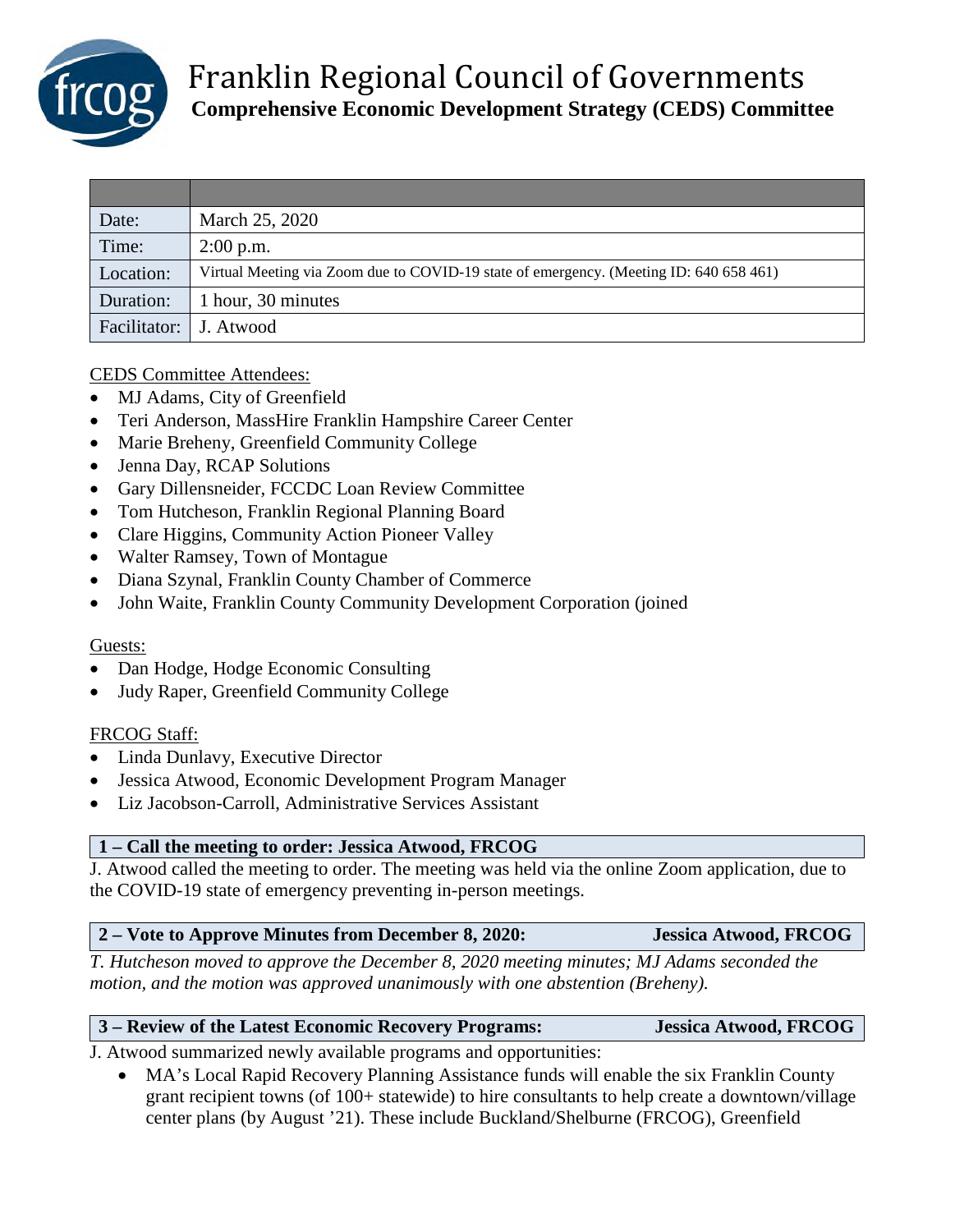(Finepoint), Montague (Hodge Economic Consulting), Northfield (BETA Group), and Sunderland (OverUnder). Baseline data is being collected, and should provide for an interesting data set.

- Current business grant programs include the Shelburne Falls Area/West County Initiative, funded by the Community Foundation of Western MA, to support businesses, non-profit organizations, artists and farmers; the second round of US SBA's PPP loans; a regional microenterprise assistance program; and MA Development's Commonwealth Places program
- Upcoming programs from the American Rescue Plan of 2021 include: the US SBA's Shuttered Venue Operators Grant and Restaurant Revitalization Fund; more Economic Injury Disaster Loans to small businesses in targeted industries; the expansion of the PPP to non-profits and digital news services; and a round of US EDA project funding to address job losses, including in the travel, tourism, and outdoor recreation sectors.
- State funds already awarded to Franklin County businesses, organizations and communities include:
	- o \$4.7 million to 39 farms, fisheries, food banks/pantries and municipalities through the MA Food Security Infrastructure Program, many of which are facilitated with bridge loans from the Franklin County CDC.
	- o \$3.8 million to 96 small businesses through MGCC Small Business and Sector-Specific Relief Programs
- The State has launched a new application portal, Community One Stop for Growth, for municipalities and other eligible entities to apply for ten different programs from planning to development; those expressing interest will receive guidance regarding which program(s) to apply for, and feedback on draft applications.

## **4 – Report on Franklin County Economic Recovery and Resiliency Stakeholder Survey and Interviews: Dan Hodge, Hodge Economic Consulting**

D. Hodge reported on work to support the development of a Franklin County Economic Recovery and Resiliency Plan. The development of the plan is funded by a supplemental planning grant from the EDA. The purpose of Hodge's work is to enable FRCOG staff, CEDS Committee members and others to better understand the economic injury caused by the pandemic and then create a framework for use by regional partners to facilitate recovery and better prepare for future economic shocks.

The findings of his survey of regional organizations, municipal leaders and key area businesses indicate:

- The greatest impacts were felt in the need for increasing communications with stakeholders, reworking business models, closing work premises, spending on safety protocols, and upgrading technology.
- Close to half of respondents have emergency response plans, and 63% would like more information on these and Continuing Of Operation Plans (COOPs).
- Challenges included the processing of too much information/updates/changes too frequently; the difficulty in some disciples (education, workforce training, co-working) of transitioning to remote services; and for those able to make the transition, the cost of doing so rapidly.
- Almost all participants frequently refer to Commonwealth of MA/state agency websites for related information, more than half looked to the US CDC, and many consulted national news, local newspapers, the FRCOG, and municipal governments. Respondents preferred to receive information via email, websites, and interactive webinars, in that order.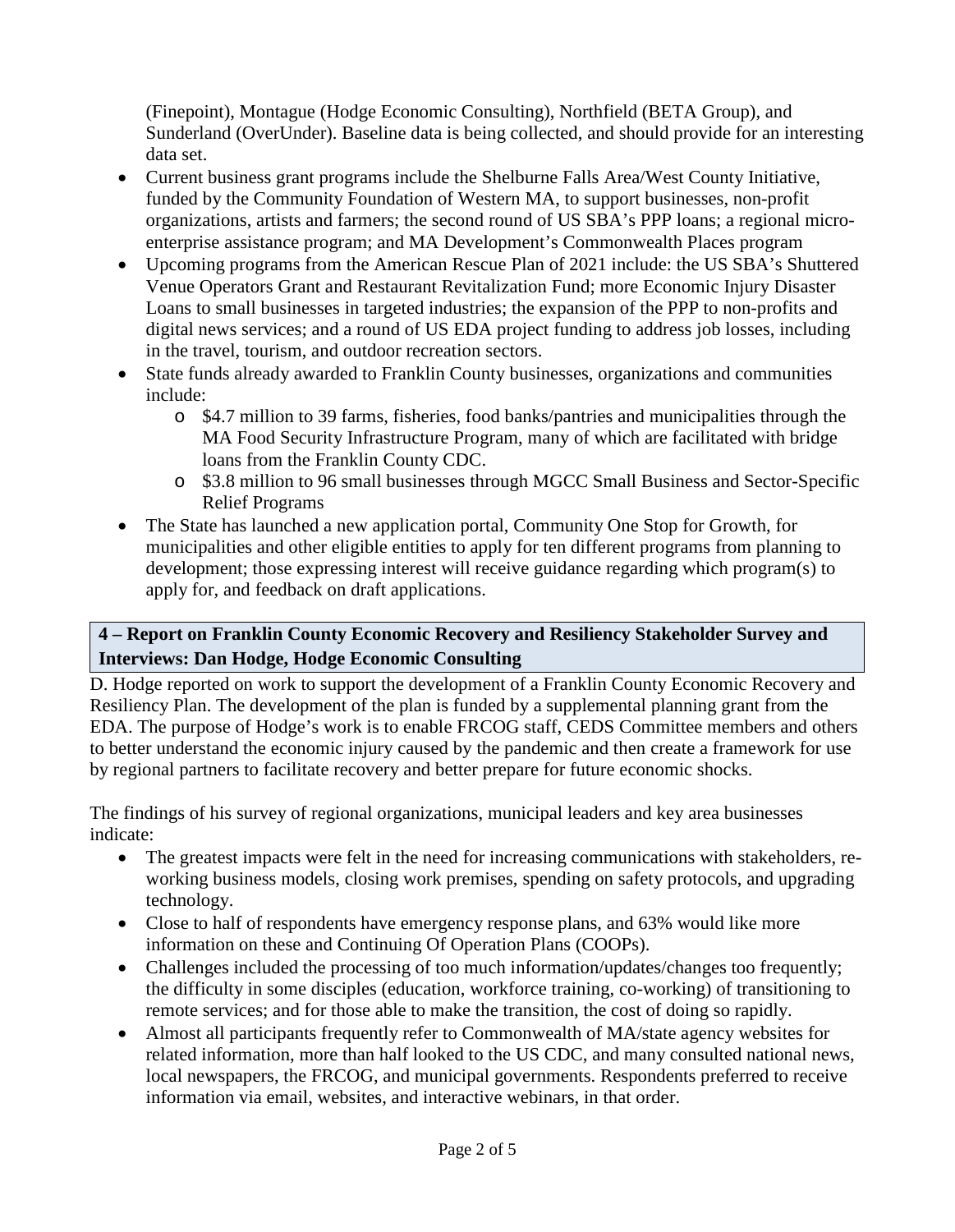The top immediate concerns identified include:

- re-opening -- the cost and implementation of safety protocols, the timing of a return to near normal activity, Main Street vacancy rates, and consumer confidence;
- workforce challenges pertaining to childcare and remote school, difficulty in training, and lack of funding;
- questions regarding how to resume community and eco-tourism events;
- inadequate financial support from government, and low tax revenues for state and local government; and
- the uncertain timing of vaccine distribution.

Respondents identified the most needed means to recovery as state and federal funding, followed by access to childcare and housing assistance. Many also noted support for dislocated workers, small business grants, 'buy local' campaigns, and broadband internet access. They pinpointed four areas of strategic action to improve economic resiliency: more support for local businesses; an enhanced safety net for workers; more clarity regarding emergency response leadership and communications; and an improved technology landscape (internet access, on-line platforms, digital/media literacy).

Many respondents expressed uncertainty regarding how to address diversity, equity and inclusion; others called for new regional dialogue and leadership responses, work towards a living wage/incomeenhancement, and more support for housing and childcare. There was a suggestion for a single point of contact to identify needs, then receive and distribute funds, in order to provide fast and targeted relief.

While most private businesses said they were unable to partner with others to respond to future economic shocks and crises, a broader pool of organizations said yes – and offered ideas for initiatives consistent with their current programming.

Hodge described his findings from follow up in-depth interviews conducted with twelve regional and municipal leaders. They indicate that the most significant impacts and challenges relate to:

- the uncertainty regarding how/when near-normal operations can be resumed;
- transitioning to remote work/meetings for internal to organization staff, with boards and commissions, and with the public;
- the loss of jobs and childcare, and lack of transport for low-wage earners; and
- the increase in requests for help from small businesses, workers, and those in need of social services and in understanding and applying for available funding programs.

These leaders indicated that most organizations were able to make the transition to remote work and other revised business models, that regional communications and program delivery has been successfully enhanced through a close-knit set of organizations. The pandemic revealed economic opportunities remain in Franklin County for manufacturing and remote workers, and with eco-tourism and outdoor adventure opportunities, especially when linked with local food and drink offerings. Further, these leaders indicated that some government funding programs are beginning to help, including an \$800,000 EDA CARES Act grant to FCCDC to facilitate loans to small/independent businesses, and a state program providing capital for farmers to build food security infrastructure for enhanced distribution, refrigeration capacity, etc.

Hodge continued that challenges and areas for improvement cited included:

• a loss of tax revenue based funding due to fewer visitors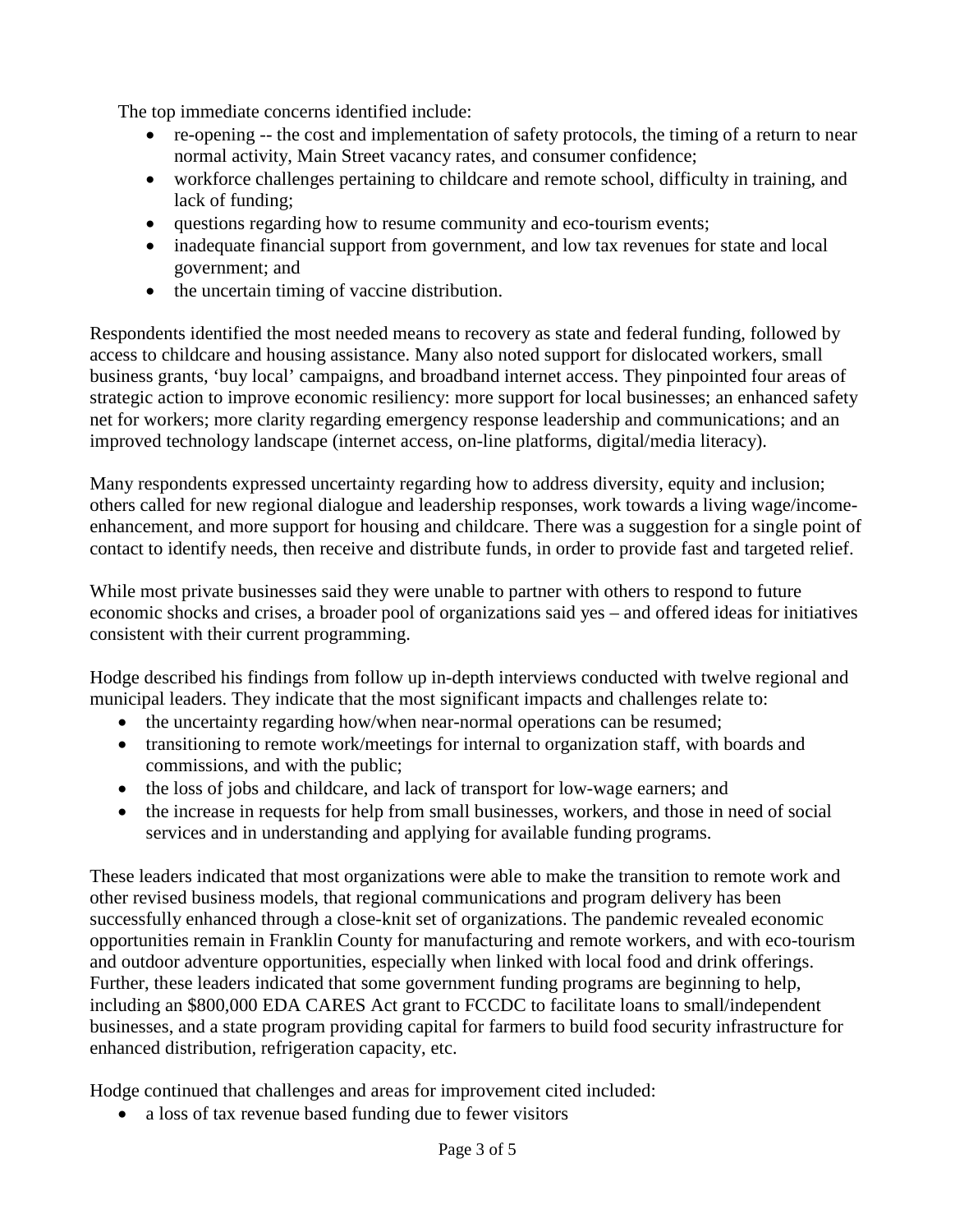- limited or costly internet access in some towns
- an increased need for re-employment services
- the difficulty of finding funding support for small business re-opening, and for staffing to administer programs/grants/technical assistance
- the complexity of restarting community events safely and effectively
- encouraging local consumers to avoid using Amazon and driving long distances to shop
- a need to upgrade the online presence of local businesses via regional social media efforts

Interviewees suggested opportunities and priorities for economic recovery such as:

- promoting job opportunities, especially for individuals with 'middle skills', and encouraging regional employers to be more flexible in their hiring;
- emphasizing new GCC initiatives that link business and community, and that support start-ups, the creative economy, and downtown Greenfield;
- Grow eco-tourism/outdoor rec. and link farm-to-table movement and farmers markets, etc.; and
- Position downtown Greenfield and other town centers to re-open, work to fill empty spaces, welcome new residents

Hodge explained that, overall, the study revealed five themes and potential strategy areas:

- 1. Coordinating regional communications and information sharing through key leaders and designated organizations: FCC and FCCDC for small business support; FRCOG for public health; CAPV for social services, MassHire for workforce support and development, for example. To this point, L. Dunlavy spoke of the need for significant work before the next major emergency, and C. Higgins stressed the importance of establishing a hierarchy of needs.
- 2. Promoting the 'buy local' concept supporting independent businesses to re-claim consumer spending from Amazon, and encouraging anchor institutions (UMass, BayState) to contract with nearby businesses.
- 3. Furthering access to child care, transit, and housing in the long and short terms, including promoting existing resources and advocating for more funding across the state.
- 4. Supporting near-term economic recovery by assisting small business in re-starting, and by helping dislocated workers into quality jobs.
- 5. Expanding broadband internet access (and cell service) and digital media literacy, as there is recognition of still-unserved pockets of residents, affordability issues, and an increasing attractiveness of the region to potential residents and businesses.

For next steps, Hodge recommended; sharing the survey and interview findings more broadly to leverage stakeholder interest in reviving and expanding the Franklin Regional Economic Development Initiative; determining which themes/strategy areas should be the focus of projects in the Resiliency and Recovery Plan; and with other MA regional planning agencies, determining which ideas warrant pursuit/advocacy across the state.

Higgins called for big picture thinking about what we have learned from a pandemic (which prevented close contact) that exposed cracks in the transportation and childcare systems, and in our response to homelessness and other social problems. She indicated that the large sums of money soon to be available could be used for transformational one-time expenditures. She suggested addressing the disconnect between salaries and the cost of housing in the area, as well as supporting family-run childcare programs as possible areas of focus, and said that a thorough scoping of the problems is a